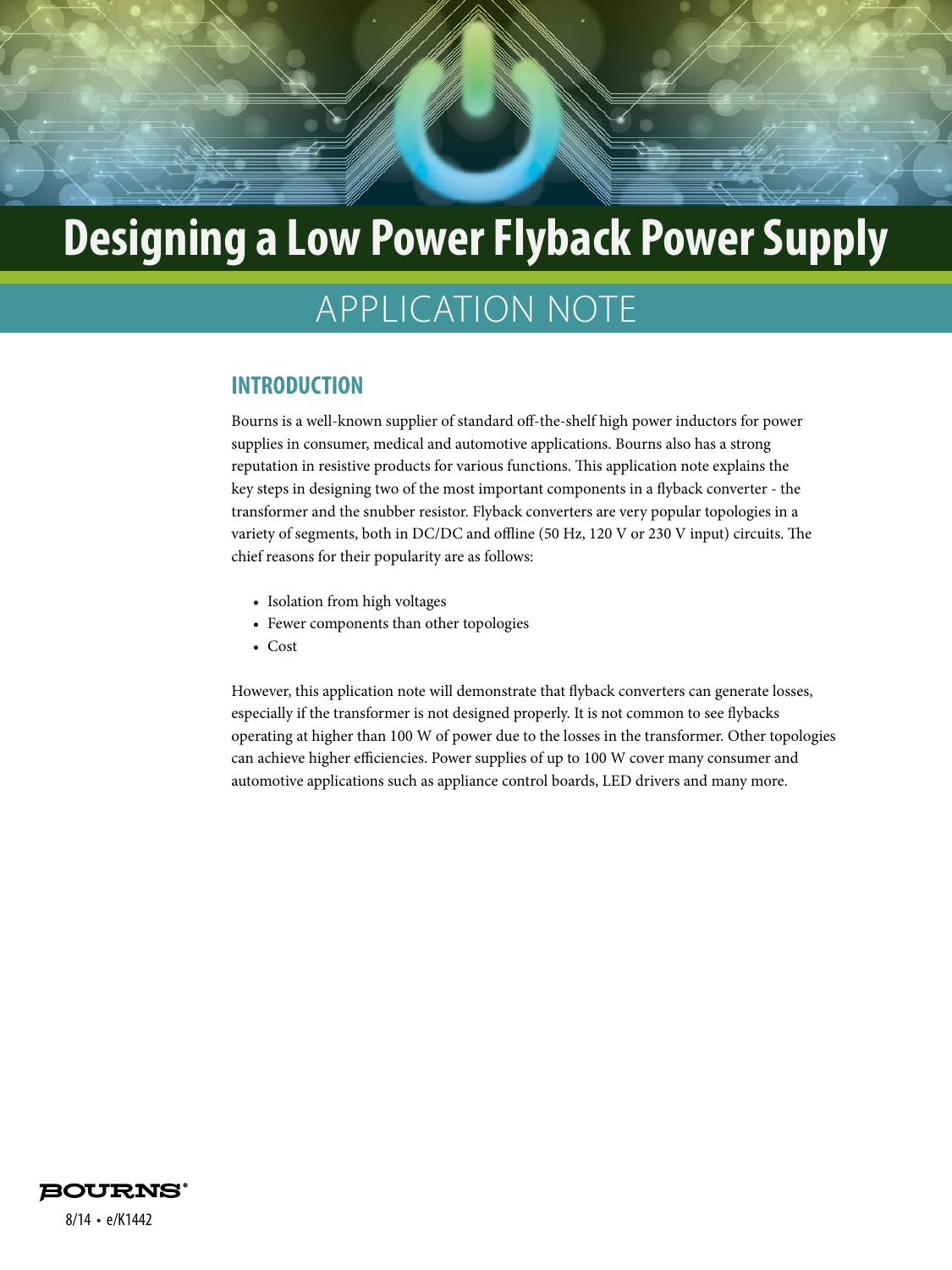#### **OPERATION OF THE FLYBACK TOPOLOGY**

The basic operation of the power stage of a flyback power supply is shown in figure 1. Turning on the switch causes the current in the primary winding and the switch to increase. A diode in the secondary side is used to prevent any current from flowing to the load during the time that the primary is conducting. The flyback transformer will have a gap in its core to store the energy from the primary side during the on time which is then discharged into the secondary side as soon as the primary switch is turned off and the diode becomes forward biased. As the switch turns off, the voltage across it "flies back" to a voltage that is fixed by an RCD snubber network.

In reality, the flyback transformer is an isolated inductor as it stores energy every cycle. A true transformer does not store any energy as it transfers energy immediately from a source to its load. The waveforms shown are taken from a flyback operating in "continuous mode", when the current in the inductor never reaches zero.



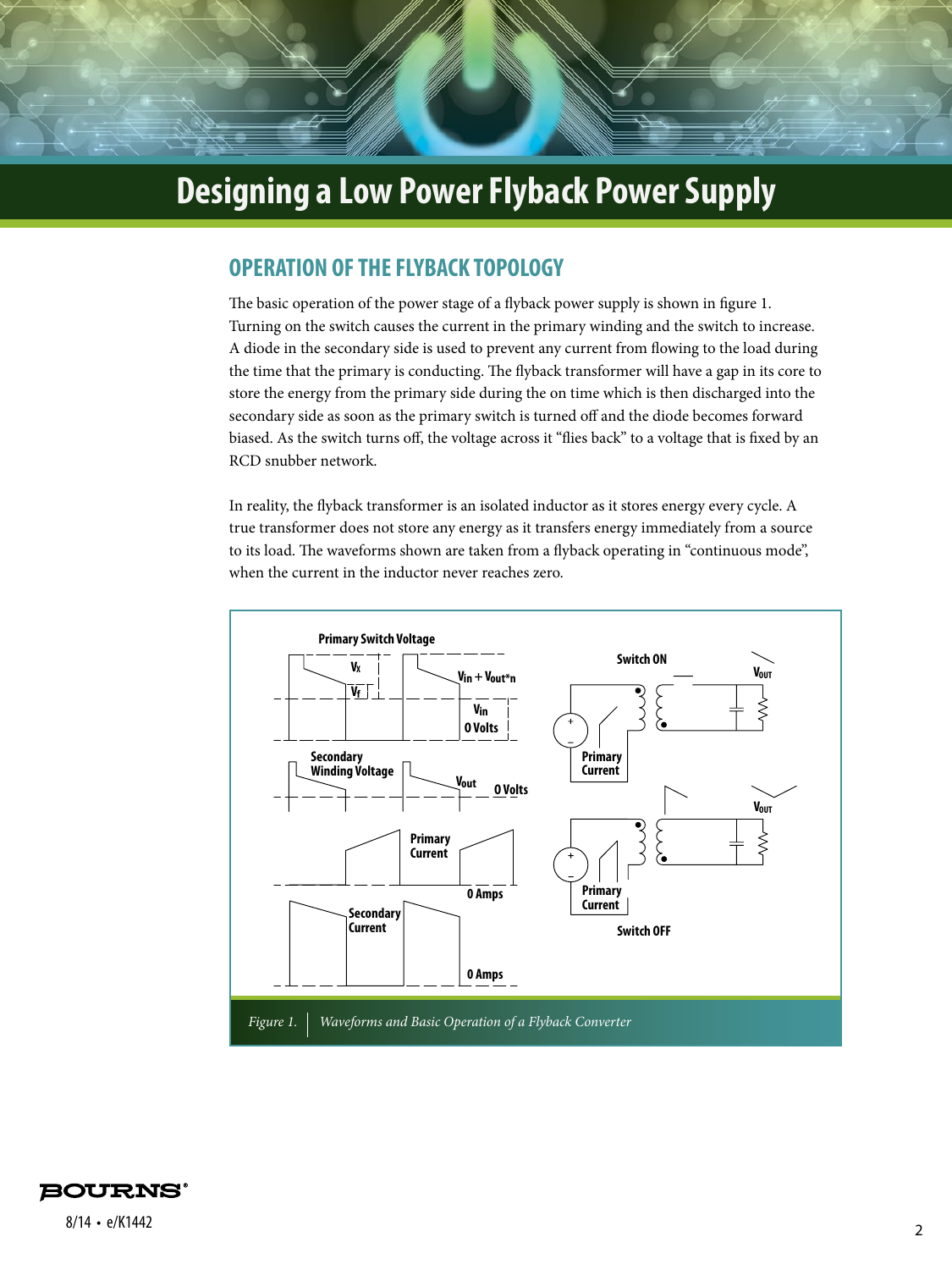#### **DESCRIPTION OF THE PROBLEM**

The challenge is to design the power stage of a flyback converter for an appliance application with the following specifications:

| Minimum Rectified Input Voltage                                                     | $150$ $VRMS$         |  |
|-------------------------------------------------------------------------------------|----------------------|--|
| Output Voltage                                                                      | $12$ VDC             |  |
| Efficiency                                                                          | 70 %                 |  |
| <b>Output Power</b>                                                                 | 2.9W                 |  |
| <b>Switching Frequency</b>                                                          | 60 kHz               |  |
| Maximum Duty Cycle                                                                  | 0.5                  |  |
| <b>Safety Standard</b>                                                              | IEC 61558-1, 61558-2 |  |
| <b>Pollution Degree</b>                                                             | 2                    |  |
| <b>Flyback Converter Appliance Application</b><br>Table 1.<br><b>Specifications</b> |                      |  |

#### **DESIGN PROCEDURE**

The most important element in the power supply is the transformer. If this is designed incorrectly then the power supply may be inefficient and could cause increases to the EMI spectrum which may overheat, causing failures.

To design the transformer, we first have to calculate the turns ratio. This is done by looking at the circuit and calculating the secondary winding voltage. The output is 12 VDC but there are losses caused by the diode and the Printed Circuit Board (PCB) itself. The secondary winding voltage is, therefore:  $12.5$  V ( $12$  V + 0.4 V (Diode) + 0.1 V (PCB conduction) =  $12.5$  V). We want to help ensure that the turns ratio will provide a minimum of 12.5 V which occurs at the lowest rectified voltage. If the rectified voltage is higher than 12.5 V, then the control loop can adjust the duty cycle accordingly. Therefore, we have an overall ratio of 12 (12 x 12.5 = 150 V). We could have any of the following turns as shown in the matrix below. However, the actual number of turns requires consideration and will be demonstrated later. Having an integer number of turns makes calculations and manufacturing easier.

The efficiency is set at 70 % making the input power 4.11 W. The average input current at 150 V is 0.0274 A. The input current will have a sawtooth shape where the peak-to-mean ratio is 4. Hence, the peak input current is 0.11 A.

| <b>Turns Scenario</b>               | <b>Primary W1</b> | <b>Secondary W2</b> |
|-------------------------------------|-------------------|---------------------|
|                                     | 12                |                     |
| 2                                   | 24                | $\mathfrak z$       |
| 3                                   | 48                | 4                   |
| 4                                   | 96                | 8                   |
| 5                                   | 120               | 10                  |
| 6                                   | 240               | 12                  |
| Table 2.<br>Duty Cycle Turns Matrix |                   |                     |

The inductance, therefore, required in the primary side is 11.39 mH (taken from e =  $L_{\frac{di}{dt}}^{di}$ ). The gap required is  $lg = \frac{N^2 \mu o A}{L}$ . We need to select a suitable core before we can calculate the gap length. Again, for practical reasons we will round the inductance value up to 12 mH.

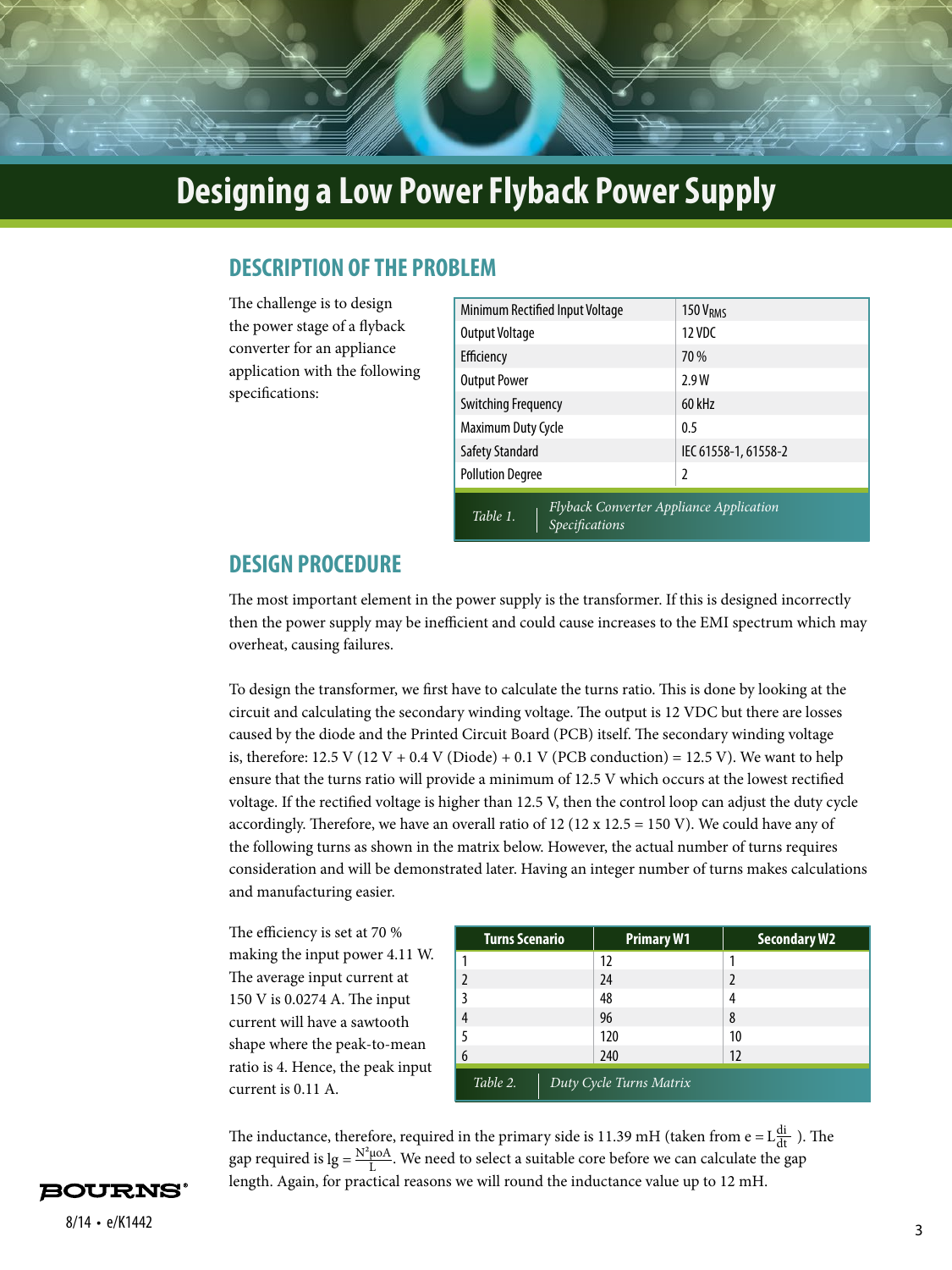#### **LAYOUT OF THE TRANSFORMER**

The construction of the flyback transformer depends on the following components:

- Core shape and bobbin
- Core material

As the flyback transformer is really two coupled inductors, we have to be careful not to saturate the device. Therefore, the minimum number of turns in the primary is important.

The product of saturation flux density, turns and core area must be greater than the product of the primary inductance and the peak current to avoid saturation  $(B_s.A.N>L_{pri}.I_{pk}$  (Equation 1)).

If we select an EFD30 core with a 3F3 material, we can plug the following values into equation 1 giving us a minimum number of turns of 48.

| <b>Description</b>             | <b>Value</b>    | <b>Variable</b>        |  |
|--------------------------------|-----------------|------------------------|--|
| Area of Core mm <sup>2</sup>   | 69              | А                      |  |
| Saturation Flux Density of 3F3 | 0.4T            | B <sub>c</sub>         |  |
| <b>Peak Current</b>            | 0.11A           | <b>I</b> <sub>pk</sub> |  |
| Primary Inductance             | $12 \text{ mH}$ | L <sub>pri</sub>       |  |
| <b>Minimum Number of Turns</b> | 48              | N                      |  |
| Table 3.<br>Equation 1 Matrix  |                 |                        |  |

As this is the minimum number of turns, we can select any number above that. Our turns ratio is 12 so a multiple of 12 will provide us with an integer number of secondary turns. Let us try a primary of 60 turns.

The gap is, therefore:  $lg = \frac{N^2 \mu A}{L} = \frac{(60)^2 \mu A A.4 \pi .10^{17} .6910^{16}}{12.10^{13}} = 0.3 \text{ mm}$ 

The wire thickness of the primary and secondary depends on the space available. According to EN 61558, the creepage and clearance for a flyback transformer in an AC mains application in a pollution degree 2 environment is 6 mm. This is the minimum distance allowed between the nearest live conductor, or in this case, the primary and secondary. To implement 6 mm creepage, blocking tape, otherwise known as margin tape, is stuck to the side of the bobbin. Putting 3 mm on each side will ensure a creepage and clearance of 6 mm between the two windings.

The EFD30 bobbin has a window of 20.1 mm in total. If we take away our 6 mm of margin, this leaves us with a total window of 14.1 mm or 0.555 inches. This means we need a wire that can fit 60 turns in 0.555 inches or 108 turns per inch.



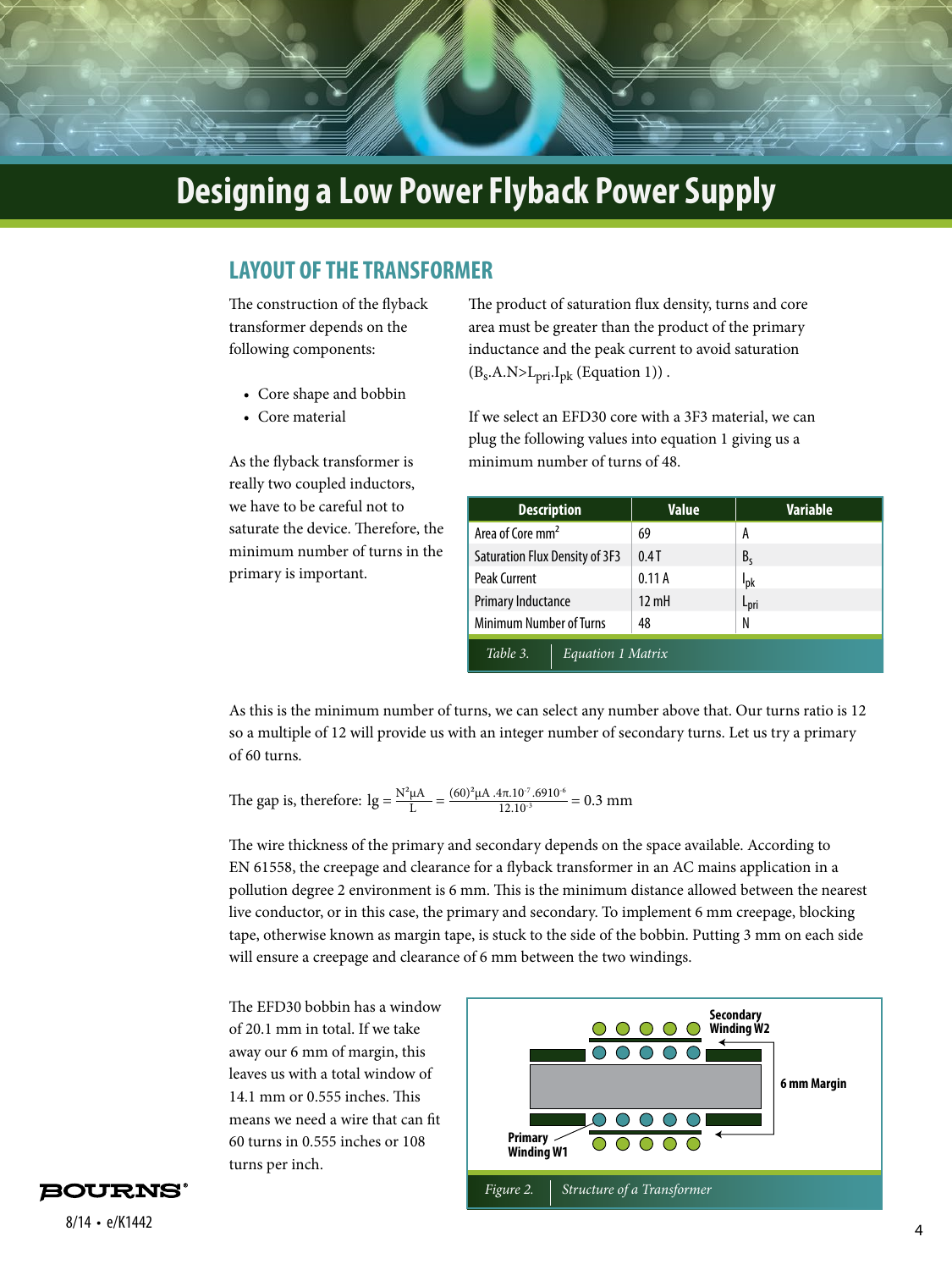#### **LAYOUT OF THE TRANSFORMER** *(Continued)*

Looking at winding tables, it is clear that 32 gauge enamel wire will fit 113 turns per inch. 32 gauge enamel wire has a resistivity of 0.0054 ohms per cm. The mean length per turn of an EFD30 bobbin is 56.7 mm, according to the manufacturer's data sheet. Therefore, the total DC resistance of the primary is 60 turns  $\cdot$  5.7  $\cdot$  0.0054 ohms = 1.8 ohms

The rms current in the primary is given by the equation  $l_{rms} = \frac{I_{peak}}{\sqrt{3}} = 0.064$  A. The DC winding loss in the primary therefore is 13 mW, which is quite small.

The total flux generated by a flyback has two components called  $B_{dc}$  and  $B_{ac}$ .  $B_{dc}$  is generated by the Ampere Turns (Amperes Law) and is calculated as follows:

$$
B_{dc} = \frac{\mu \text{Idc.} N}{\lg} = 4\pi .10^{-7} .0.0274. \frac{60}{0.3.10^{-3}} = 70 \text{ mT}
$$

 $B_{ac}$  is generated by the voltage across the winding when the switch is on (Faraday's Law).

$$
B_{ac} = \frac{E.t.N}{A} = 600 mT
$$

The peak flux density is 670 mT, which is above the saturation limit of 3F3 material. The curves for 3F3 material also show a core loss of 3000 kW/m<sup>3</sup> or 18 W. The most obvious change to reduce the core loss is to increase the number of turns on the primary side to 144 and the secondary turns to 12. This will give a flux density of 250 mT with a density of 120 kW/m^3 or a core loss of 0.55 W.

We therefore need to reduce the size of the wire we are using. We now require 259 turns per inch. 40 gauge wire will suit this application giving a resistance of 30 ohms. Despite the high resistance of the primary, the rms current is low enough to make the winding losses insignificant.

A key factor in the flyback transformer is leakage inductance. An ideal transformer has perfect coupling between the primary and secondary windings with no losses. However, in reality, the coupling is less than 100 percent, leaving what is in effect an inductance in series with the primary coil. This is known as leakage inductance which is minimized by adhering to the following methods:

- Fill each layer with a winding. In our design, the wire width is optimized to fill the layer. If there were empty spaces, the winding could be made spiral to take up more space.
- Interleaved windings this can be done by splitting the primary into two layers and fitting the secondary in the center. However, this increases the proximity effect.

8/14 • e/K1442 attenuate the energy generated by this L, C combination. 5 These measures reduce the leakage inductance but will not eliminate it. Therefore, at switch turn off there will be a high voltage generated across the leakage inductance in accordance with Lenz's law. The combination of the leakage inductance and any parasitic capacitance will cause a ringing waveform to appear across the drain of the switch and this can be destructive if not dampened. The ringing frequency created can also affect the EMI spectrum. This is where the snubber network can be used to

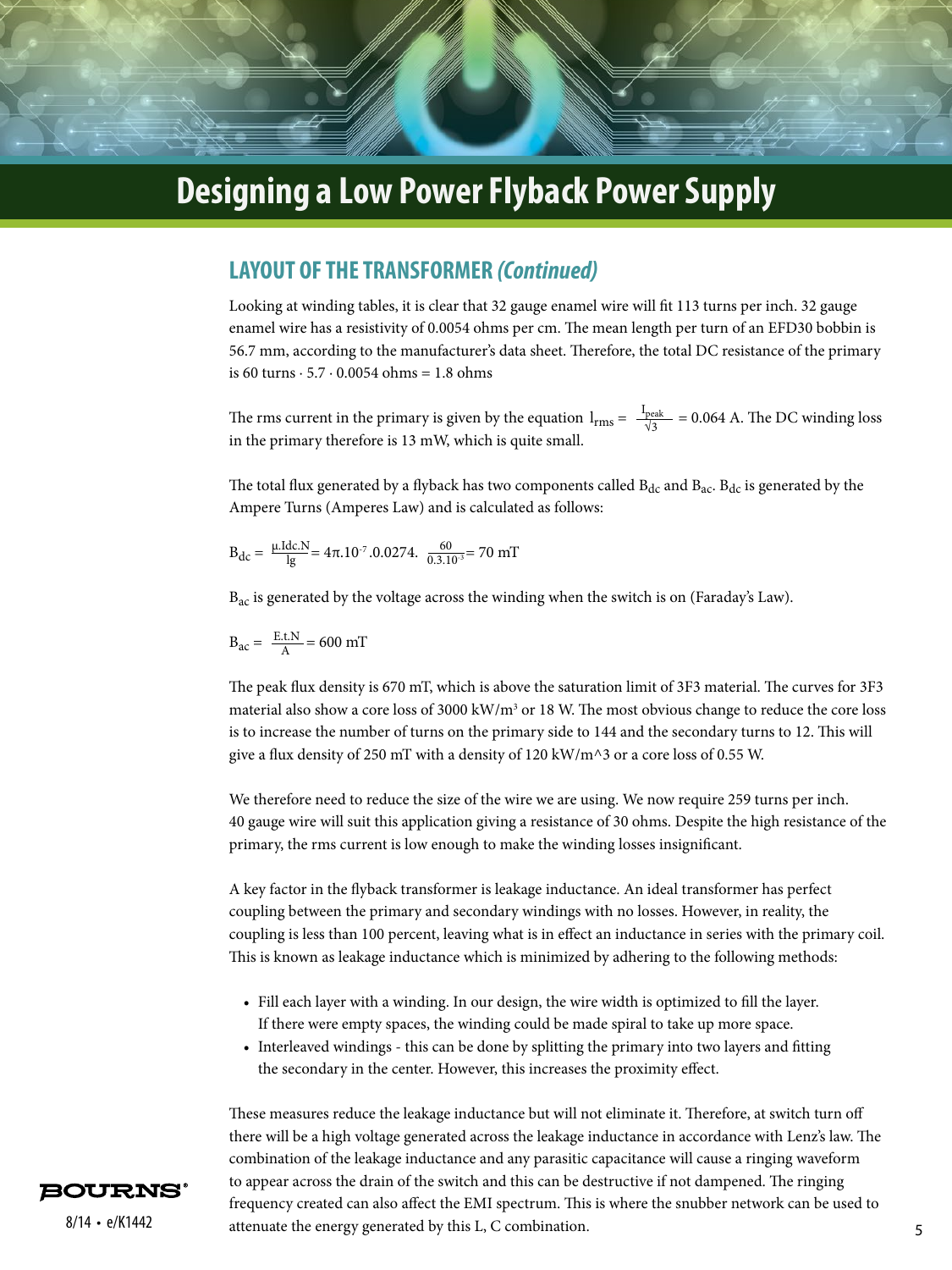#### **LAYOUT OF THE TRANSFORMER** *(Continued)*

The interwinding capacitance is also responsible for the destructive ringing which can exceed the rated drain to source voltage  $(V_{ds})$  of the switch and the output diode reverse breakdown voltage. The capacitance is given by the equation  $C = \frac{\varepsilon_0 \varepsilon A}{d}$  where  $\varepsilon_0$  and  $\varepsilon$  are the absolute and relative electrical permittivity constants. A is the area of the exposed winding and d is the distance between windings. Increasing the distance between the windings using insulation tape is one way to reduce capacitance. However, the increased distance reduces the coupling factor which in turn increases the leakage inductance. The largest reduction in capacitance is done by putting a Faraday shield between the windings. This is normally a single conductive foil with one connection to ground. This adds to the cost of the transformer. d

The primary snubber network is connected between the drain and the source of the switch. To calculate the size of the snubber resistor there are a few steps, as follows:

- Measure the leakage inductance. This is done using a precision LCR meter.
- Check the maximum voltage that the switch can withstand and decide on a clamp voltage.
- Calculate the power that the leakage inductance will absorb at the peak current. • P leakage= $\frac{I_{pk}^2 L f_s}{2}$
- Calculate the power from the equation P = P leakage.  $(1+\frac{v_f}{V})$  $\frac{V_{f}}{I}$  $\rm V_x$ 2
- The clamp voltage  $V_x$  should be selected so that you do not exceed the stated  $V_{ds}$  on the manufacturer's data sheet. For offline power supplies, the power switch can have a maximum voltage of as much as 700 V.
- The value of the resistor is calculated from the equation  $V_x$ .  $(\frac{V_f + V_x}{P_{1,1}})$ Pleakage
- Where  $V_f$  is the flyback voltage and  $V_x$  is the clamped voltage.



The flyback voltage is generated by the secondary winding coupling its voltage to the primary winding during the off time of the switch. Due to the turns ratio this voltage can be quite high. The sum of the clamped voltage and the flyback voltage must be kept below the maximum rated V<sub>ds</sub> of the switch.

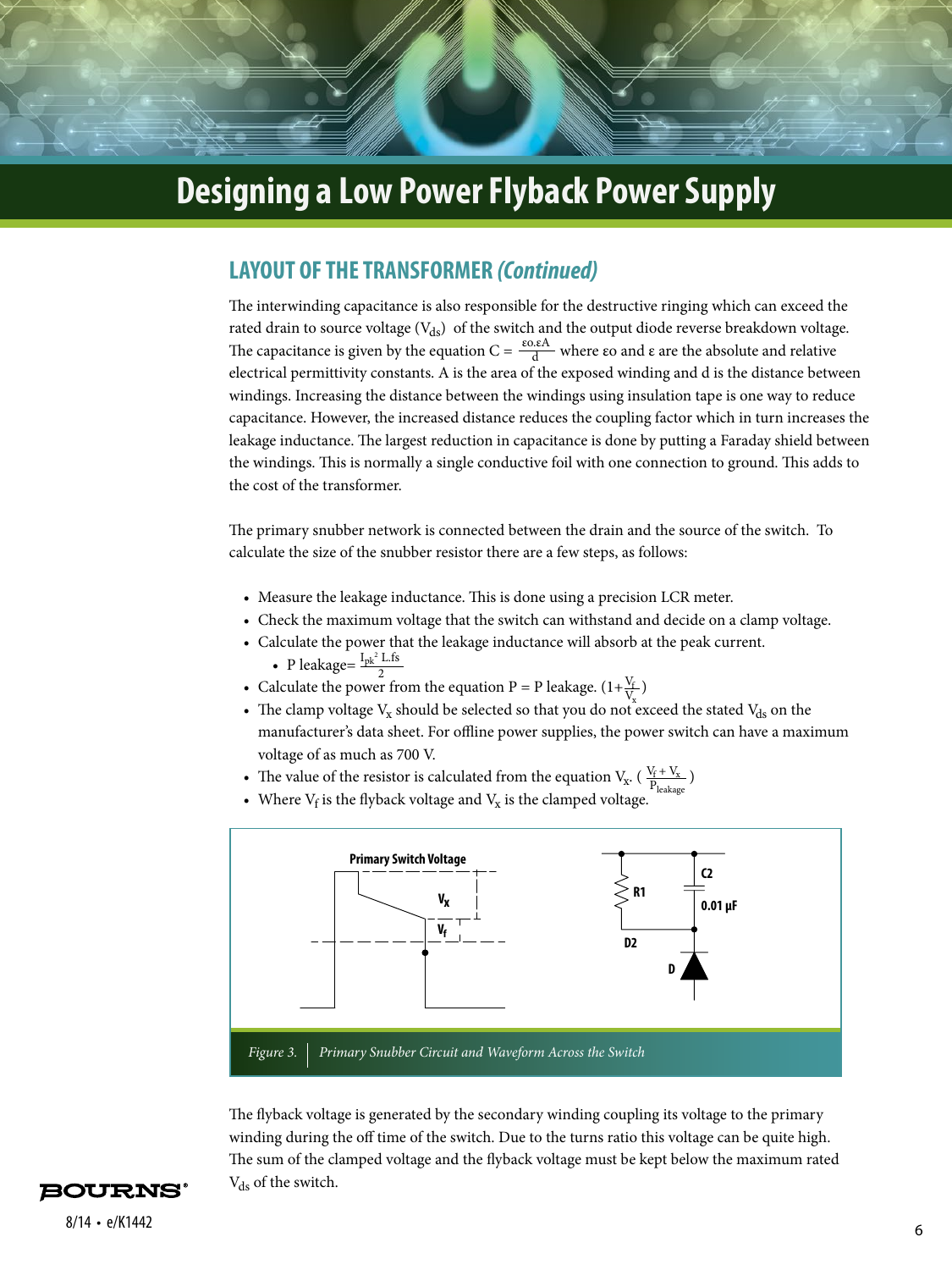### **LAYOUT OF THE TRANSFORMER** *(Continued)*

In our example, we calculate a value of 2 megohms for the snubber resistor with an average power of 0.129 Watts. It is possible to select lower resistors, and the net effect of this is to quicken the discharge of the capacitor and reduce the voltage across the drain of the switch. On the other hand, this will also increase the dissipation in the resistor. As an example, at 2 megohms the voltage across the switch is 670 volts. However, 670 volts is a high voltage and will exceed the dielectric voltage withstanding specification of many chip resistors. If we want to lower this voltage for safety reasons we could use a 100K ohm resistor which lowers the voltage to 537 volts peak, but increases the loss in the snubber resistor from 0.129 watts to 1.4 watts.

| <b>Snubber Resistor</b>          | <b>Primary Switch</b><br>$(Vx+Vin+Vout x n)$ | <b>Average Power in</b><br><b>Resistor (W)</b> |
|----------------------------------|----------------------------------------------|------------------------------------------------|
| 2 megohms                        | 670 V                                        | 0.129W                                         |
| 100K ohms                        | 537 V                                        | 1.4W                                           |
| Table 4<br><b>Snubber Matrix</b> |                                              |                                                |

The secondary voltage winding will also have a leakage inductance which is generally the primary leakage inductance divided by the turns ratio squared. Even though the diode selected is small, the diode must have a reverse breakdown voltage high enough to resist the ringing which occurs when the switch is turning off. Often, Schottky rectifiers are quite sensitive to this. The solution is to add an RC combination across the diode to dampen the ringing produced.

The procedure for selecting the snubber resistor in an RC configuration is as follows:

- Calculate the secondary leakage inductance.
- Measure the ringing frequency using an oscilloscope.
- Calculate the impedance Z of the leakage inductance at the ringing frequency and select a resistor value equal to  $Z = 2\pi f_r L$ .
- To select the capacitor value, make the impedance of the capacitor equal to the resistor  $\frac{1}{2\pi fR}$ . 2πfR
- Correctly size the resistor by calculating the power rating  $CV<sup>2</sup>$ .fs where fs is the switching frequency.



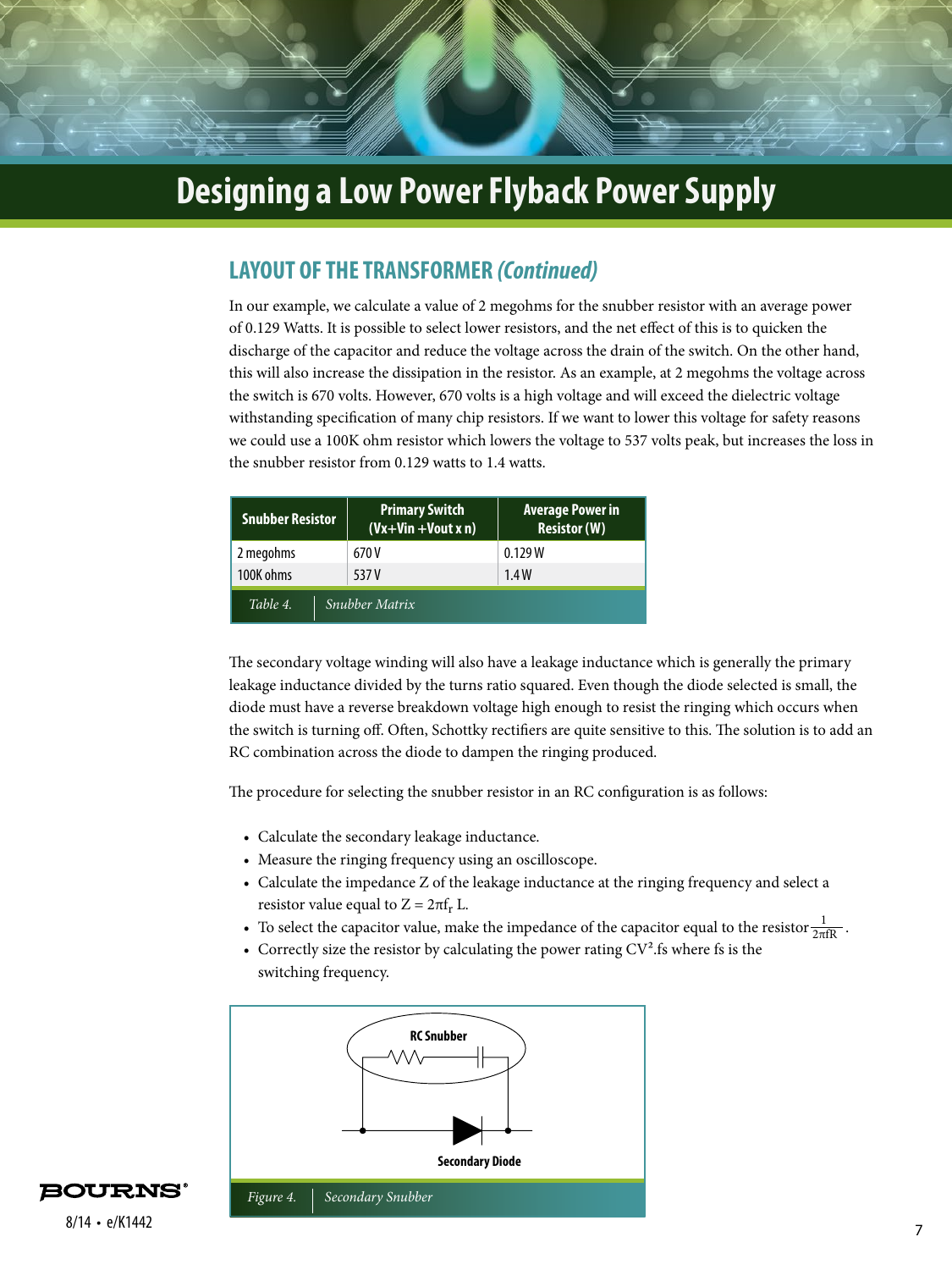### **SUMMARY OF RESULTS**

By putting together a matrix of losses we can calculate the efficiency of our design.

| Maximum Losses at 70 % Input Power           | 1.24W   |
|----------------------------------------------|---------|
| Winding Losses (0.025 $A2$ 30 Ohms)          | 0.02 W  |
| Core Loss                                    | 0.55W   |
| Primary Snubber (2 Megohms)                  | 0.129W  |
| Subtotal                                     | 0.699 W |
| Margin for Other Losses (Maximum – Subtotal) | 0.541 W |
| Table 5.<br>Result Summary Matrix            |         |

Semiconductor losses will include the forward diode as well as the switch. Schottky diodes have a low forward voltage and lower losses. The reverse recovery time should be at a minimum to avoid ringing back and forth with the secondary leakage inductance. We can reduce the stress on the switch by reducing the snubber resistor as discussed previously, although this increases the losses in the resistor. Advances in soft-switching have led to the development of resonant converters, which also reduces switching losses and improves efficiencies. Significant losses remain the core loss of the flyback transformer. The small dimensions of the transformer means there are limits on the actual number of turns available and an increased flux density. The high input voltage also increases the flux.



<sup>8</sup> 8/14 • e/K1442